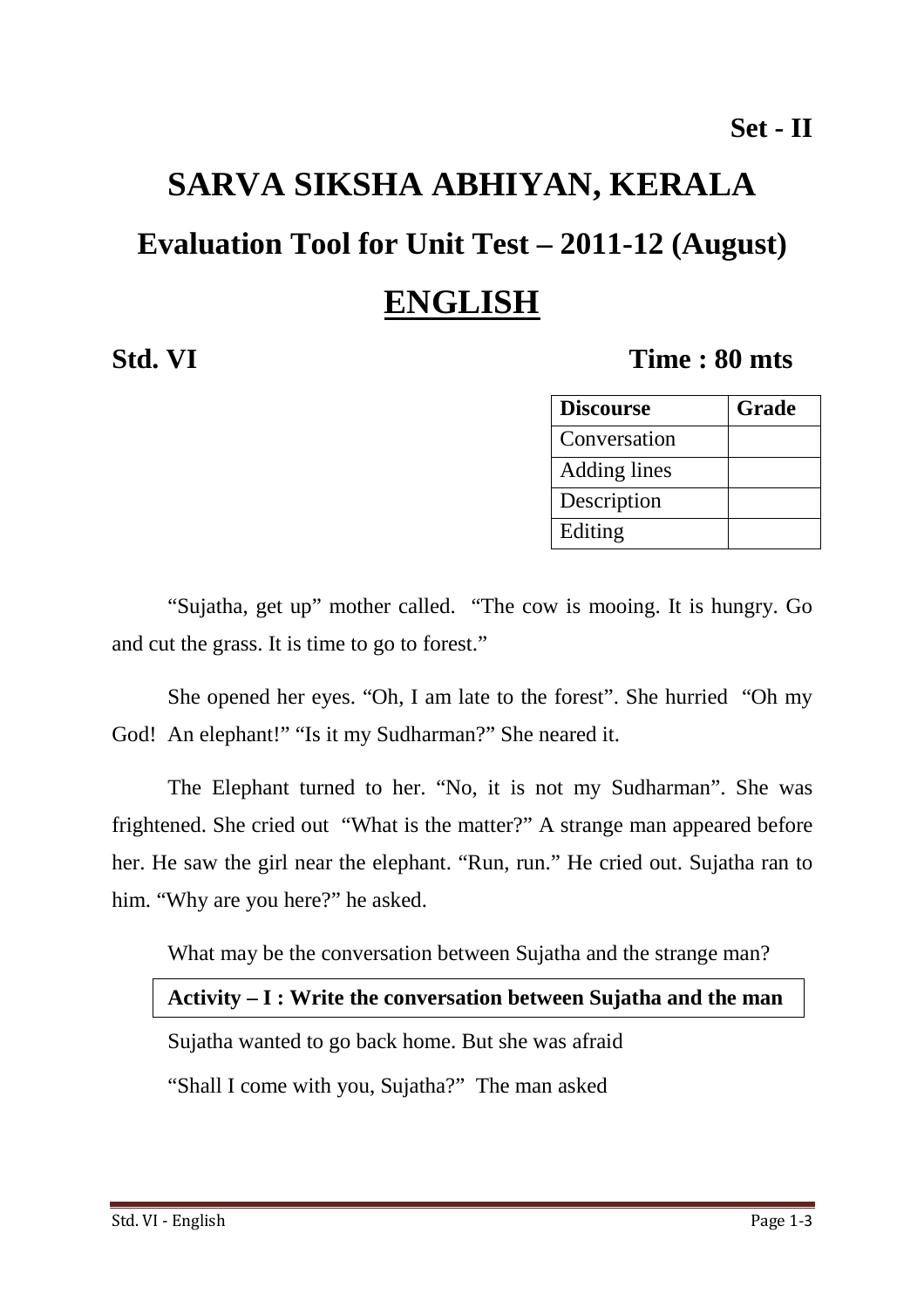"Yes, Please, I am afraid." They walked through the forest. She looked around. She saw many beautiful flowers and trees. She heard the whistling of breeze, the giggling of stream. She enjoyed the beauty of forest. 'How nice it is!' She hummed a tune.

> *How nice the forest is! Full of birds and trees! How beautiful it is! Full of flowers and bees!*

#### **Activity – II : Add four more lines to the poem**

"Sujatha, I will leave you near your house" The stranger said

"Are you not coming to my house?" Sujatha asked

"Not now, I will come another day". "That's my house" She pointed to a hut."

"OK, we will meet again." The Strange man walked away.

She reached home.

"Didn't you cut grass today?"

"No," Mother looked at Sujatha's empty hand. She described all the events.

What might have she described to her mother ?

**Activity – III : Describe Sujatha's experiences in the forest.** 

#### **Activity – IV : Edit the following**

Sujatha Stared the elephant in Frite. For a while couldn't she move. She could hear her heart beats.